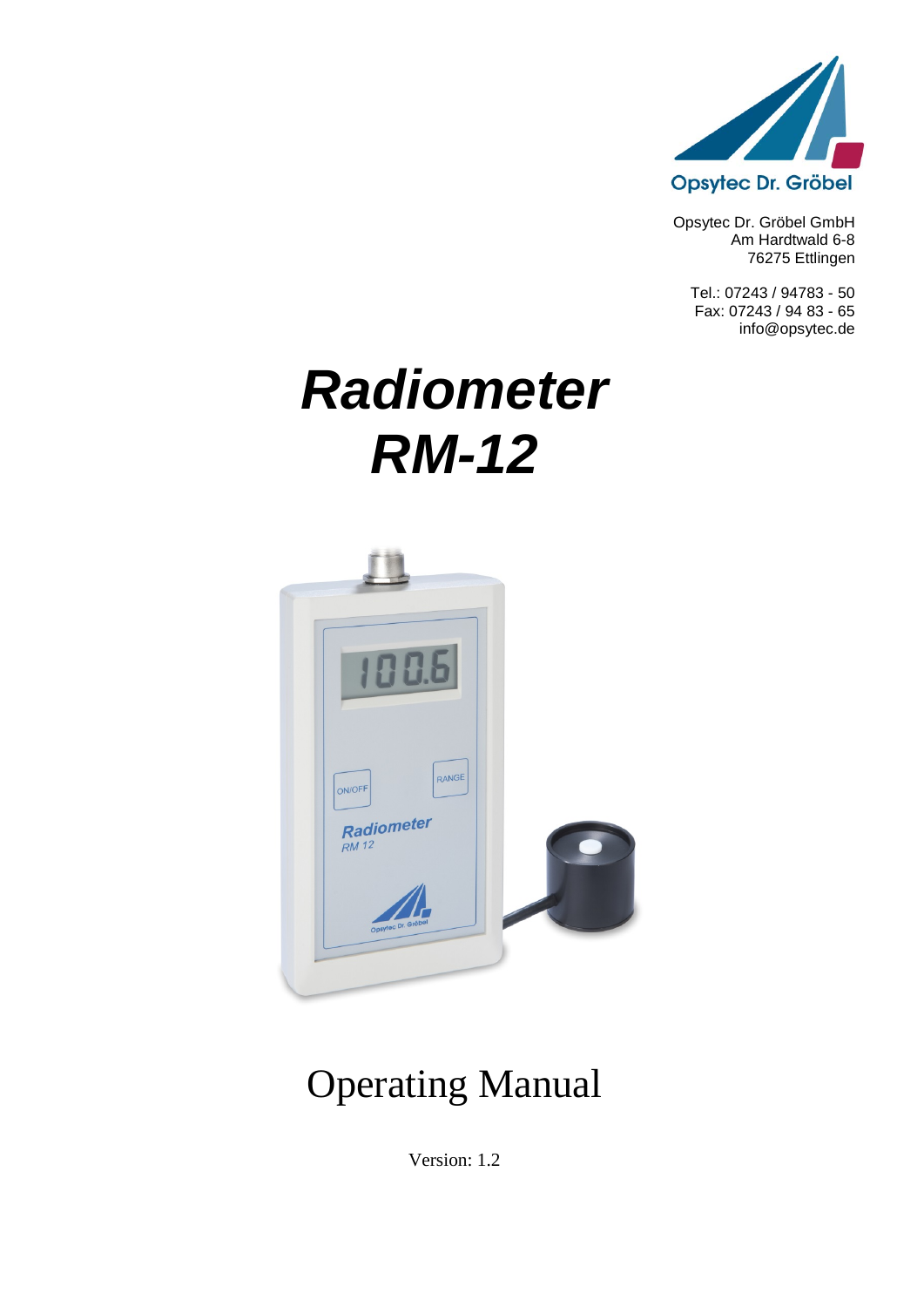### <span id="page-1-0"></span>**1 Contents**

# <span id="page-1-1"></span>**2 Change History**

| <b>Date</b> | Version      | <b>Modified by</b> | <b>Changes</b> |
|-------------|--------------|--------------------|----------------|
| 23.06.2014  | .            | Paravia            | div. changes   |
| 30.06.2017  | . . <u>.</u> | Paravia            | minor changes  |

# <span id="page-1-2"></span>**3 Symbol Overview**

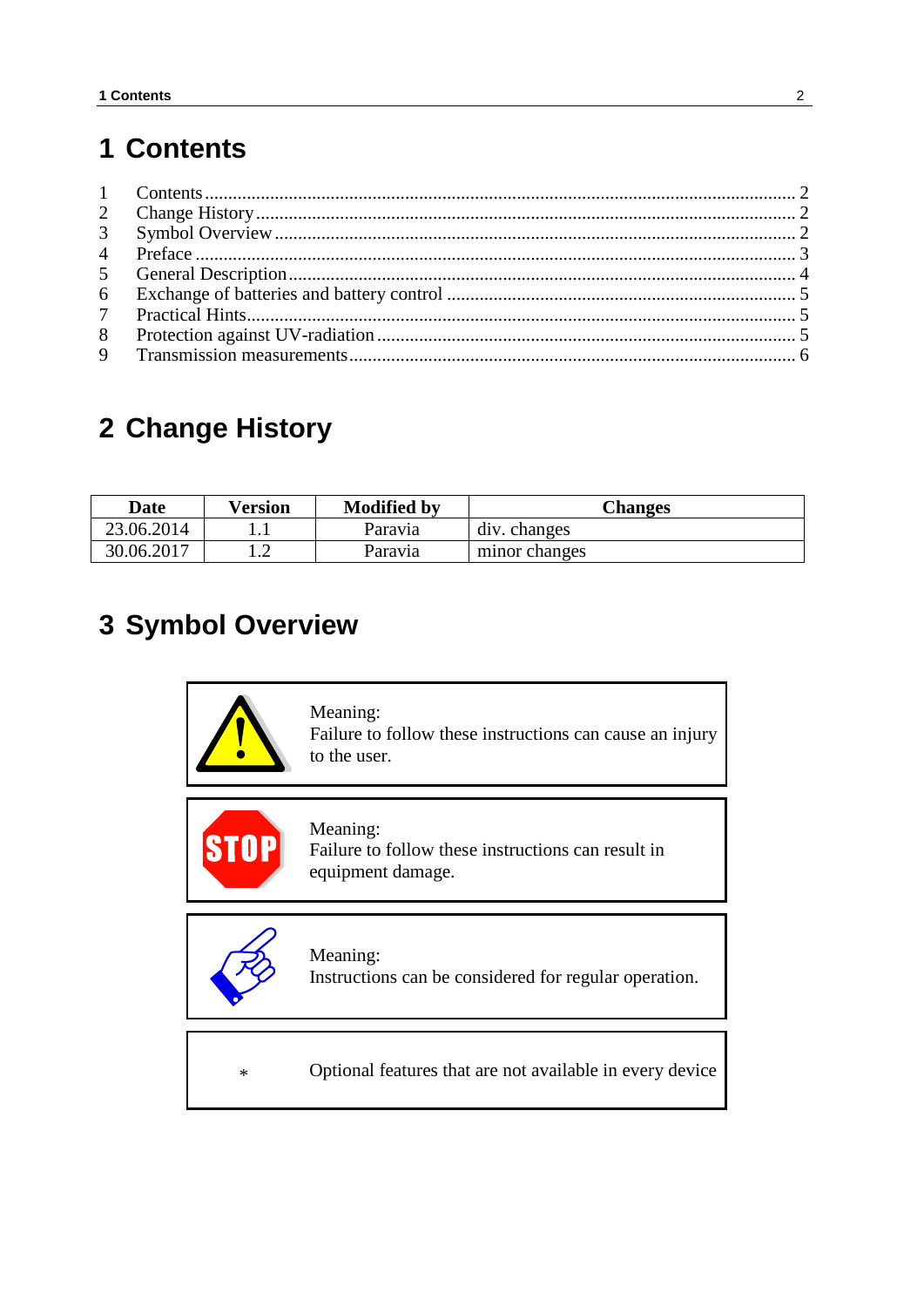#### <span id="page-2-0"></span>**4 Preface**

Dear Sir or Madam,

Congratulations for buying a high precision measuring device. Handling is easy, please follow enclosed operating instructions to guarantee measuring devices.

To ensure measuring precision over long operating periods we recommend you to send us the device every 12 months. We carry out recalibration and necessary reparations are performed.

We will continuously provide you with information about our latest UV measuring developments. Service for our customers is our request. Further we are glad to support you with technical information and consultation.

**Sincerely** 

Opsytec Dr. Gröbel GmbH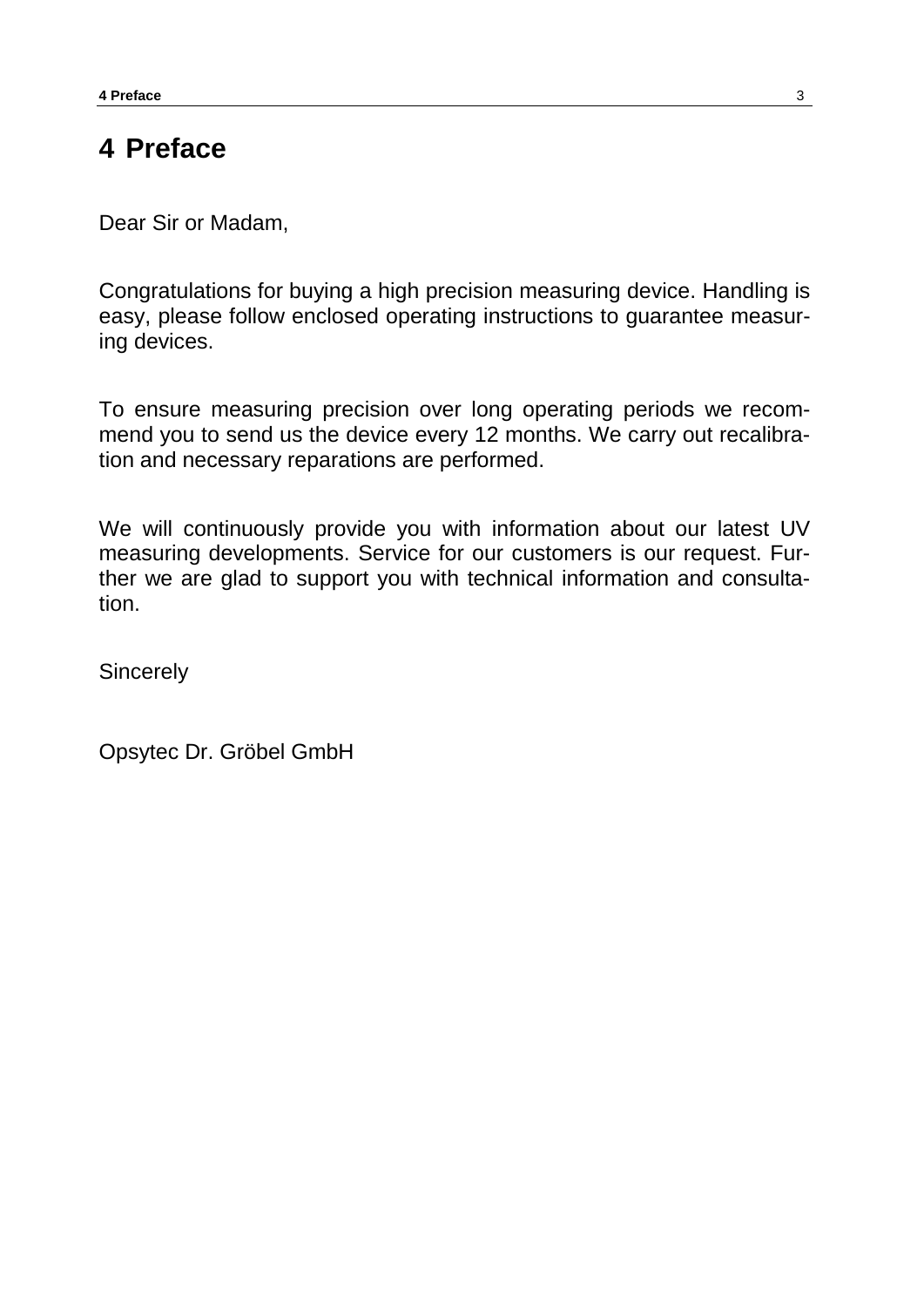#### <span id="page-3-0"></span>**5 General Description**

The battery operated compact radiometer RM-12 is equipped with a 3½ digit LC-Display. Three preset versions with different sensitivities are available. For example:

- 0 19.99 mW/cm²
- 0 199.9 mW/cm²
- 0 1999 mW/cm²

Using the button "ON/OFF" the instrument is switched on and off. The button "Range" allows switching between the two ranges and hereby enhances resolution and accuracy.

Note, sensor calibration and measuring range and stored in sensor and given on sensor type label.

The meter is extremely linear over the whole measuring range.

The sensors are connected to the display unit via cable, thus allowing measurements in positions inaccessible to the unit. The spectral sensitivity ranges from 200 to 780 nm, for which different sensors are available. The sensor inputs use cosine-corrected diffusors.

Fields of application are:

- Control of UV-lamps in production and manufacturing
- Analysis of the ageing of lamps
- Transmission measurement
- Radiation protection
- <span id="page-3-1"></span>Measurement of radiation rate and dose in Biology, Medicine etc.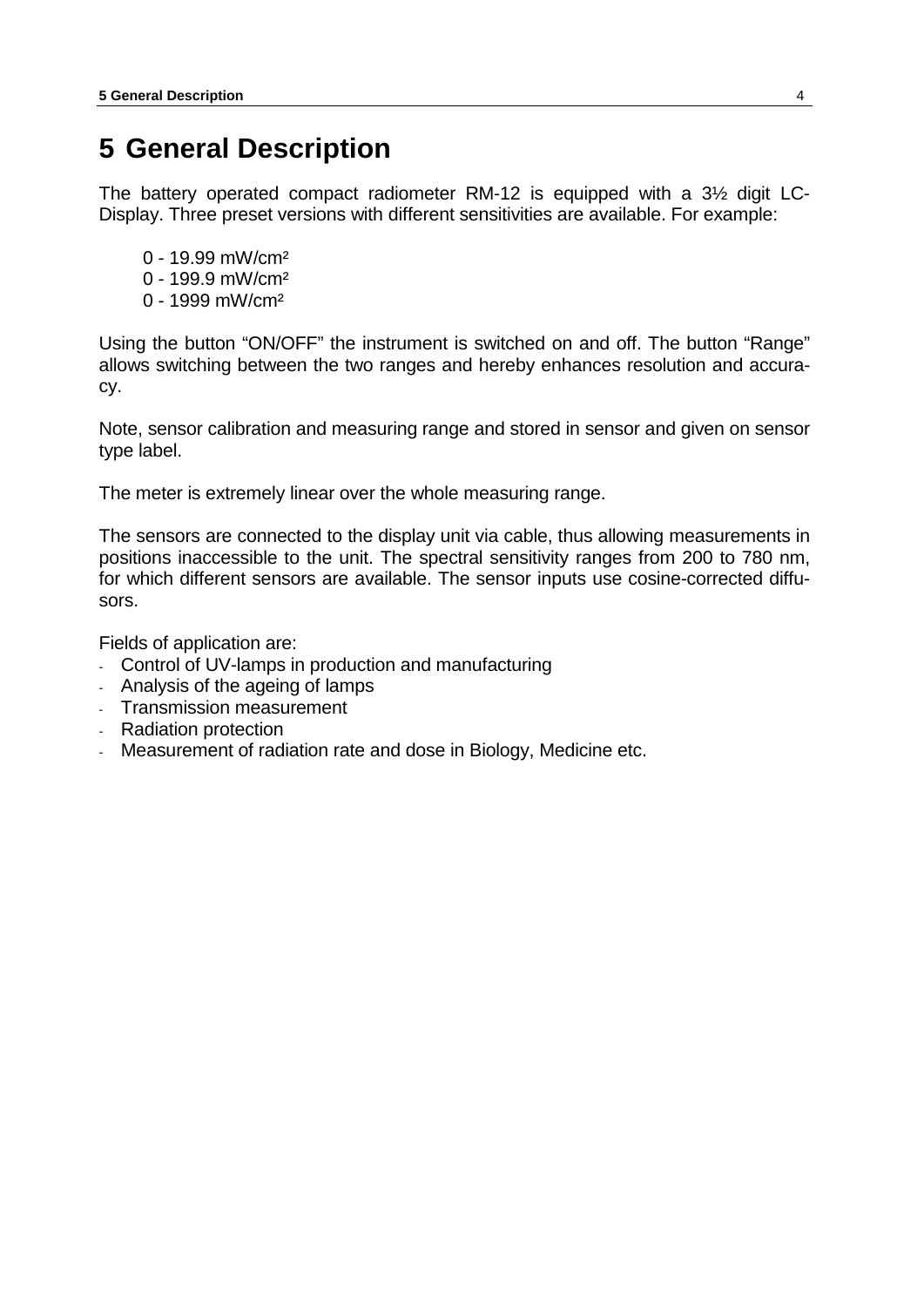#### **6 Exchange of batteries and battery control**

The state of the battery is monitored during operation. As soon as the arrow appears on the LC-Display battery has to be changed. The battery compartment is located at the bottom of the instrument.



For best performance only leak-proof high quality batteries should be used, for instance Varta 3022 or 4022, IEC 6 F 22

#### <span id="page-4-0"></span>**7 Practical Hints**

It should be noted that radiometric measurements are not as simple as, for example, measuring distances in a room. Although the meter gives a value, this value is highly dependent on the position of the lamp to the sensor and the reflective behaviour of the surrounding. If the sensor is tilted with respect to the lamp a cosine-like reduction of the value will result.

To achieve reproducible results the surrounding, the geometric arrangement, the temperature and the power of the lamp must be controlled. Furthermore, the appropriate sensor must be chosen to fit the particular measurement application. Any sensor is designed to measure radiation over a specified spectral range. Although our sensors are highly insensitive to other spectral regions, than those they are designed for, there is a physical limitation for integral measuring equipment caused by steepness of the filter wings and the width of the sensitive region. The limitation results in an error factor of 10E-4 to 10E-2.

#### <span id="page-4-1"></span>**8 Protection against UV-radiation**

Always be careful when measuring UV-radiation. UV-radiation is harmful to the health. Always protect eyes with adequate protective goggles. Protect the skin when working with strong (more than 20 mW/cm<sup>2</sup> UVA-radiation or any shorter wavelength radiation (<315 nm).

Ignoring these precautions could result in conjunctivitis, sunburn or tumours! Avoid exceeding the full scale (and use a diaphragm if necessary). If the sensor becomes too warm use an aperture or light guides.